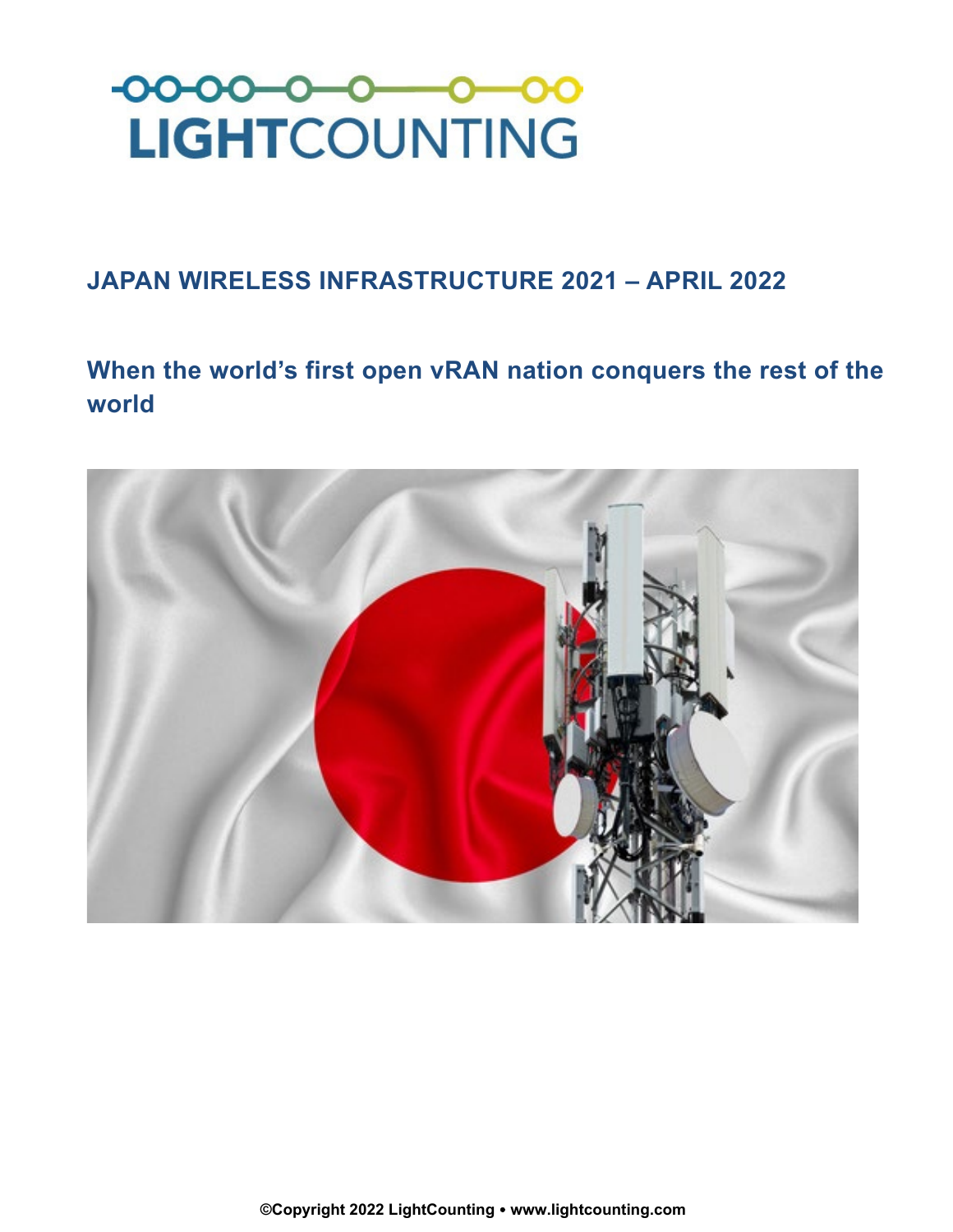

## **Table of Contents**

| WHILE EMBRACING DISAGGREGATION, VIRTUALIZATION AND OPENNESS, JAPAN BELIEVES THERE IS SOME WORK TO BE DONE |  |
|-----------------------------------------------------------------------------------------------------------|--|
|                                                                                                           |  |
| 2018 WAS THE YEAR JAPAN DECIDED TO SHAKE UP ITS OLIGOPOLISTIC MOBILE MARKET, WHICH                        |  |
|                                                                                                           |  |
|                                                                                                           |  |
|                                                                                                           |  |
| THE U.S. ALSO ASKED NTT AND NEC TO BE FOUNDING MEMBERS OF THE OPEN RAN POLICY COALITION 16                |  |
|                                                                                                           |  |
|                                                                                                           |  |
| 4G TURNED OUT TO BE STRONGER THAN 5G AND AS ANTICIPATED, THE WHOLE MARKET SURGED IN 2021 17               |  |
|                                                                                                           |  |
|                                                                                                           |  |
| As predicted, Samsung gained 1 percentage point to end 2021 with 10% market share 19                      |  |
|                                                                                                           |  |
|                                                                                                           |  |
|                                                                                                           |  |
|                                                                                                           |  |
|                                                                                                           |  |
|                                                                                                           |  |
| Japan's open RAN-based 5G BTS configuration simplifies the counting process, it will be site counting23   |  |
|                                                                                                           |  |